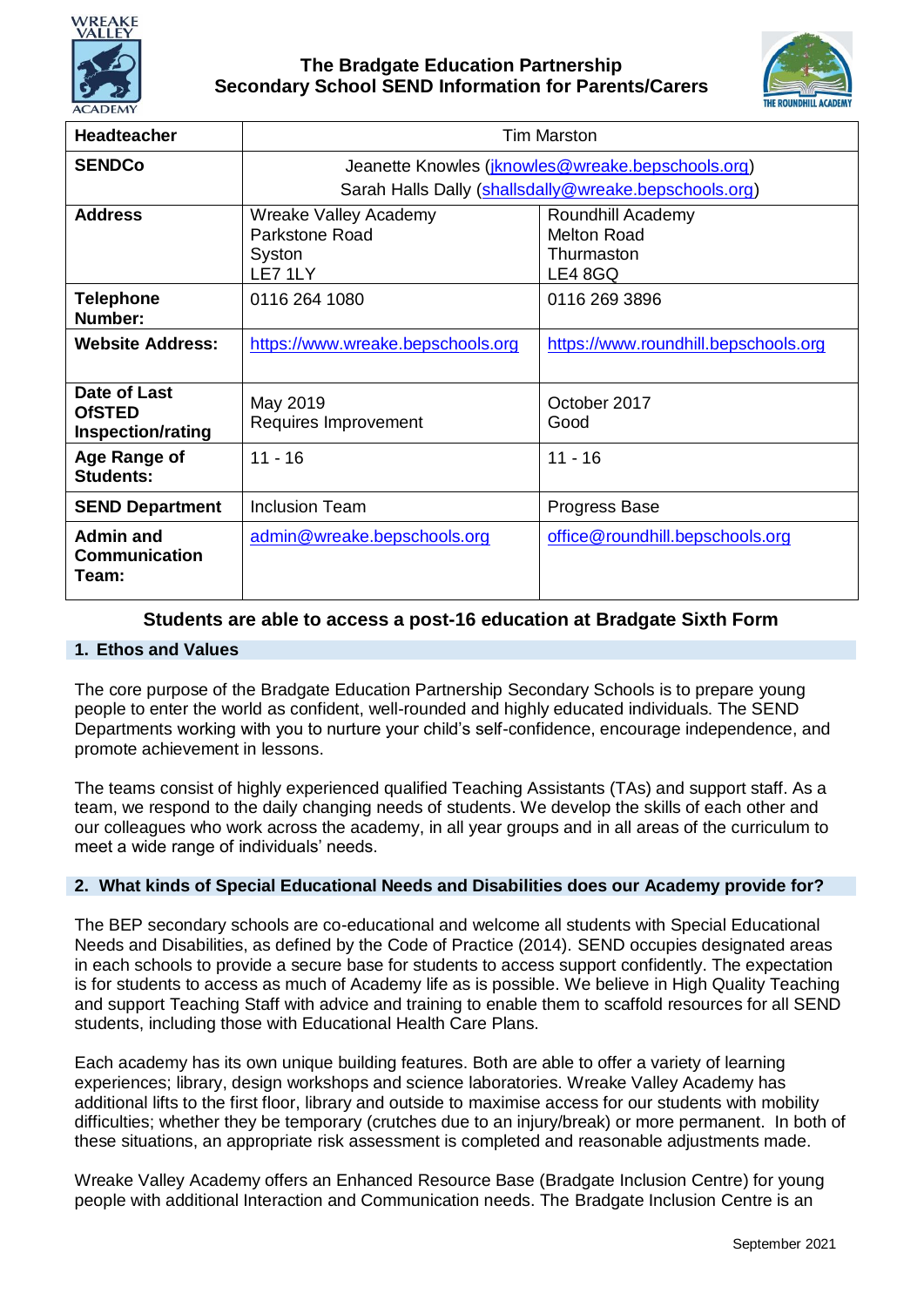



integral part of the building and has undergone considerable refurbishment. Students will be required to have and Educational Health Care Plan and may experience sensory sensitivities as part of their profile. Students accessing the Bradgate Inclusion Centre will be referred by the Local Authority.

### **3. How does the academy know if a student needs extra help and what should I do if I think my child does have special educational needs?**

We listen; to you, to your child, to teachers, to outside agencies…

We gather information from:

- KS2 teacher assessments, including SATs results
- Primary Annual Reviews and transition meetings
- EHC Plan documentation
- Information from outside agencies
- Baseline Assessments
- Class Teachers, school reports and attendance

Each of our students is an individual and each will need a different level of assessment and intervention. We will work with you, their parent/carer, to find a way forward. If you have any concerns about your child feel free to contact the SENDCo to arrange a mutually convenient time to meet.

### **4. How will you and I know how my child is progressing?**

Wreake Valley and Roundhill Academies recognise the value of regular tracking to ensure pupil progress. Reports gather information about your child's grades and their attitude to Learning and you will have the opportunity to discuss this with subject teachers at Parents' Evenings.

The SENDCos works closely with the Pastoral and Student Support Teams to provide a 'wrap around' level of care; monitoring progress and attendance. If you have concerns about how well your child is doing, the SENDCo is available at Parent's Evenings, Induction Evenings, and Open evenings. You are welcome to telephone or meet the SENDCo at a mutually convenient time.

Some students will require more regular reviews with the SENDCo, and these will be negotiated with you.

Student progress is reflected in many ways: attendance, confidence to participate in lessons, ability to deal with situations when things go wrong, academic attainment, attitude to learning… It is important to us that the progress of our students is judged on the 'whole' as well as the academic.

#### **5. How will the curriculum be matched to my child's needs? How will school staff support my child?**

We are committed to students having high aspirations. Information and training is provided to Teaching Staff; this ensures that the majority of student time is spent in lessons being taught. There is an extensive professional development programme, for both TAs and teaching staff, and SEND is an integral part of that.

Subject Teachers are responsible for all of the students in their classrooms and we are committed to ensuring staff are well informed about the needs of their students. Teaching Assistants (TA's) are allocated to some classes and the criteria for allocating TA support is clear and aligned to student need, as a priority.

We also recognise the need to respond to the needs of the individual. Students who require specific interventions are clearly identified and are specific to the need of students. There are entrance criteria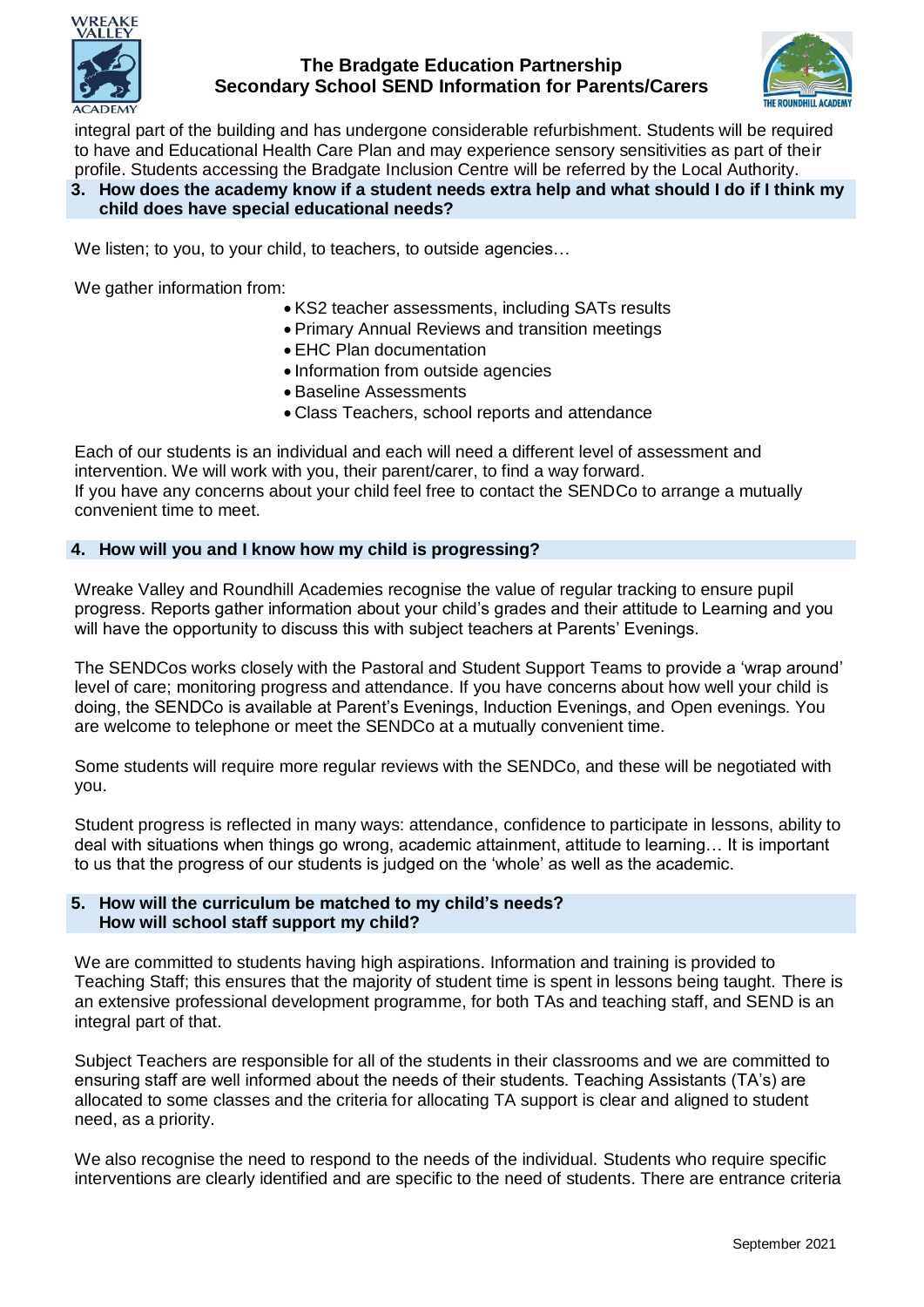



and progress is celebrated with both students and Parents/Carers. The timing of an intervention is carefully planned to try and minimise disruption to curriculum lessons.

## **Improving Learning**

## Literacy Intervention

In Year 7 and 8 we have adopted the Ruth Miskin Approach to Phonics – Fresh Start. This is a highly structured intervention which incorporates phonics, comprehension and writing tasks. There will be an opportunity to look at the program at the Open Evening and we invite you to meet with the SENDCo to find out more about the program and how you can help your child.

Spelling is addressed through an intervention which promotes strategies to learn spelling, including information about short-term memory. We continue to develop our practice and extend our resources to provide a focused intervention for reading and comprehension.

#### Maths Intervention

We have TAs working alongside students in lessons and in small groups (as agreed with the class teacher). We endeavor to build the expertise of TAs to provide more bespoke interventions.

#### Help with homework

Take the stress out of completing homework; encourage your child to attend a homework club. This is an ideal opportunity for students to have access to adult support and ICT facilities, including printing. Just let us know to expect your child by giving us a call.

In Year 10 and 11, where the emphasis is on GCSEs, we try our best to minimise withdrawal from GCSE subjects.

#### Exam Access Arrangements

Joint Council for Qualifications (JCQ) is the body that governs the strict criteria that are applied to access arrangements for examinations. We are determined to work within their ethos and guidelines to ensure that students are able to access their exams. It is important that students make the most of their entitlement.

Screening tests and assessments are an integral part of our work within the academy. If your child meets the JCQ criteria we will write to you and let you know what access arrangement your child will be offered.

#### **6. How is the decision made about what type and how much support my child will receive?**

The strengths and difficulties of our students drive the intervention. We work closely with curriculum subjects and Pastoral and Student Services to identify and address any difficulties (social, emotional, academic).

Once a concern is raised we try to identify possible barriers to learning:

- gathering information from school and home
- collating internal assessment data
- using diagnostic assessments
- completing classroom observations
- checking attitude to learning
- discussing with your child their views on their progress, strengths and difficulties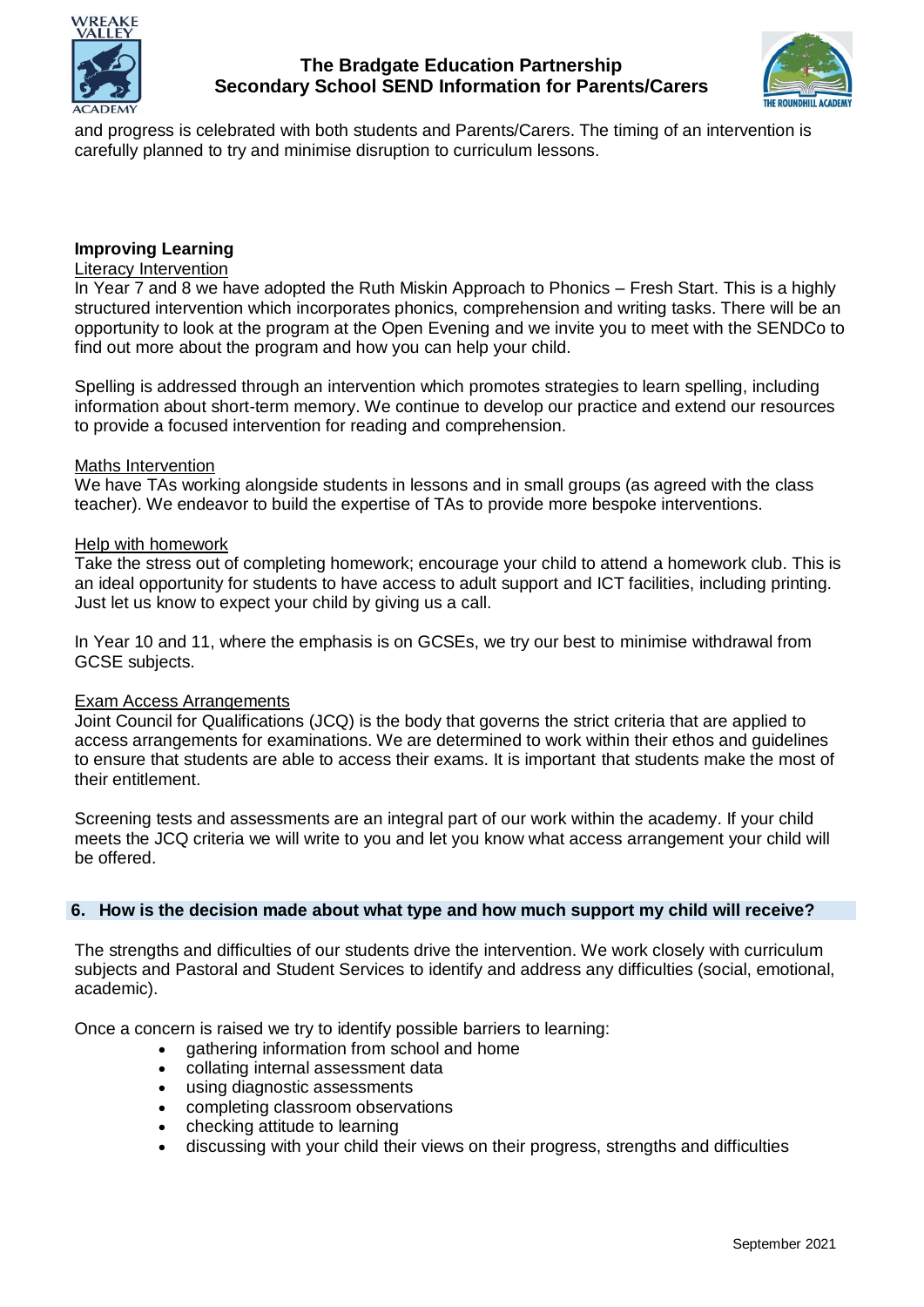



Each of our students is an individual and each will need a different level of assessment and intervention. We will work with you, their Parent/Carer, to find a way forward. If necessary, we will approach an outside agency for advice.

### **7. How will my child/young person be included in activities outside the classroom including physical activities and school trips?**

We believe that, as far as is practically possible, all our students should be able to access physical activities and school trips.

We work closely with Parent/Carer, hospital consultants, occupational therapists and physiotherapists to try and ensure that students are included in as many activities as possible. Where there is a specific need that may require a more specialist approach, we will endeavour to put an individualised package in place.

### **8. What support will there be for my child/young person's overall wellbeing?**

We are aware that students may need additional support for health reasons or for their emotional and general wellbeing. We work closely with the Heads of Year and Teaching Staff to ensure that your child can thrive.

Both Academies have a designated area which is open to students every lunchtime. Students are supervised and encouraged to share conversations, participate in activities and games or complete homework in a safe, calm environment; everyone is included.

## **Improving Social, Emotional and Mental Health**

### Promoting Social Skills

Making friends in a new school is not always easy. Some of our students need the opportunity to meet in a group so the skills of making friends can be shared with sympathetic adults guiding them. This is a 6 week intervention and has already shown that it gives confidence to those who feel they have no voice and friends to those who feel on the outside.

### Mentoring/Keyworking

It is important that students have a voice and have a trusted adult that they can turn to in school when they have concerns. We have staff trained in bereavement counselling and we try to ensure that your child can choose the adult within the school that they feel most comfortable talking to. When its needed we have access to other services, School Nurse, Talk<sup>2</sup>sort or a Relate Counsellor, to provide support.

#### Phased returns to school

There are a variety of reasons why your child may not be at school for a period of time; illness, injury, bereavement… We will work with you, your child, teaching staff, the Education Welfare Officer and, if needed the hospital school, to make school accessible and promote attendance to school and to lessons.

WVA SENDCO is a trained Mental Health First Aider.

### **9. What specialist services and expertise are available at or accessed by the school?**

We work closely with a range of outside agencies and specialist services as appropriate:

- School Nurse/Health Professionals
- Education Welfare Officer
- Educational Psychologist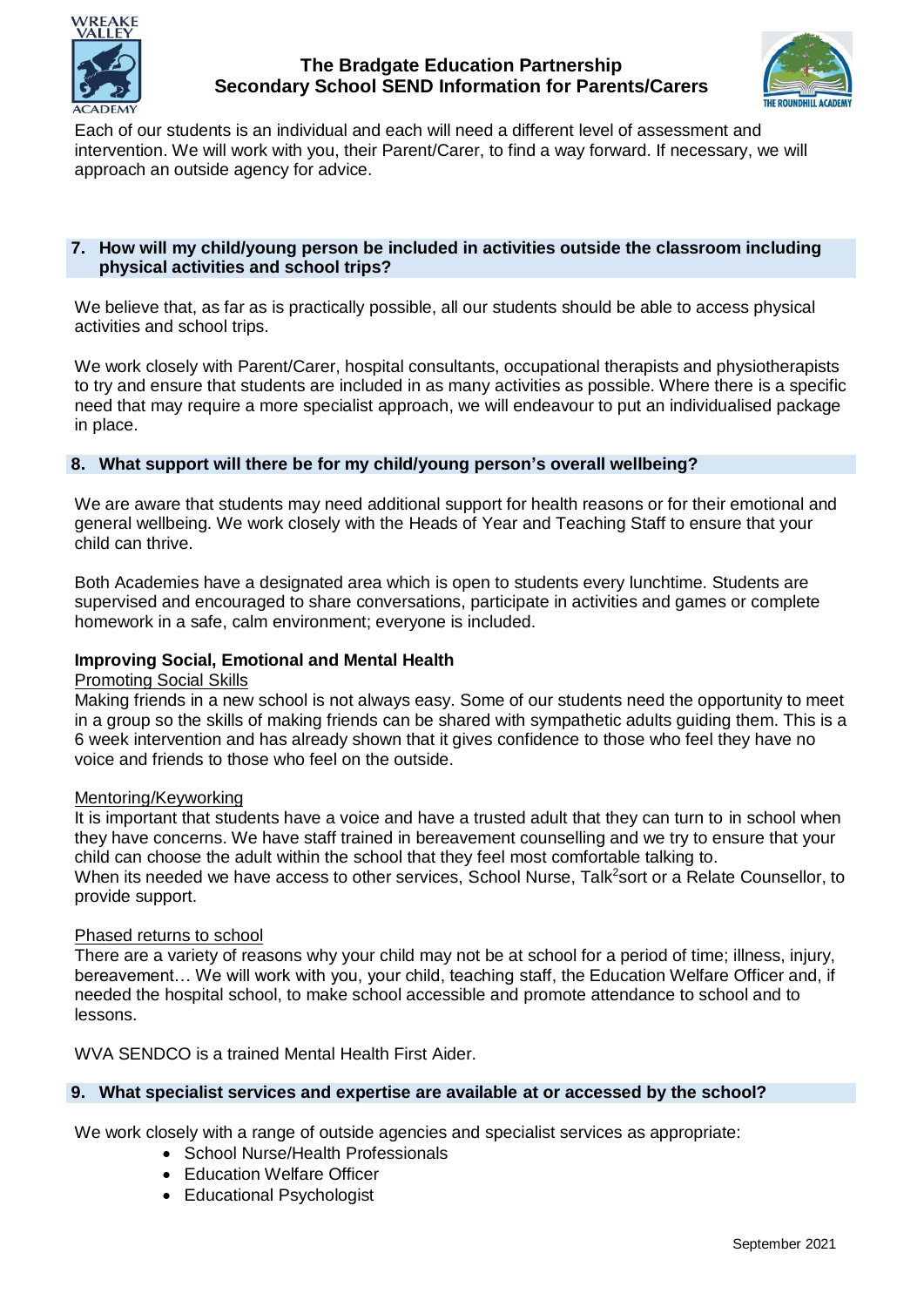



- Sensory Support Services
- Specialist Teaching Services
- Physiotherapy/Occupational Therapy
- Speech and Language Therapist
- Autism Outreach
- CAMHs
- Social Care (please note that we have a designated senior leader that co-ordinates Social Care involvement and they would be notified of any referrals/support requested from this service)

If we feel that additional advice is needed for a student we will discuss this with Parents/Carers to agree a way forward. A plan will be agreed and outside agencies will be invited to discuss next steps. A plan of action will be drawn up and regularly reviewed.

If a student requires Element 3 support funding or statutory assessment leading to an EHC Plan we will discuss this with you, guide you to independent advice (through SEDIASS) and endeavour to keep you fully informed of how the situation is progressing.

### **10. What training have the staff supporting students with SEND had?**

All teachers at the college are teachers of students with Special Educational Needs and Disabilities; there is an extensive professional development programme with a strong focus on teaching and learning and SEND.

SEND staff regularly attend in-house, local and national training. They are an experienced and wellqualified team, with the majority of our TAs qualified to level 2 and some to level 3. Wreake Valley has successfully trained apprentice TAs, some of whom have continued their academic qualifications to gain Qualified Teacher Status to be Teachers.

The SENDCo, Jeanette Knowles, has many years' experience working as a SENDCO, Head of Year, as an Advisory Teacher for ASD in Coventry and is a Qualified Educational Assessor through British Psychology Society. Sarah Dally is a qualified SENDCo and brings experience from a variety of settings, she is continually developing her experience and qualifications.

We are all part of the Bradgate Education Partnership Secondary Schools working, with you, to meet the needs of all our students.

#### **11. How accessible is the school?**

Where access is not possible, because of the unique architectural aspect of the school, then we will look at timetabling lessons in classrooms that are accessible so that your child can access the full curriculum. On occasions it may be necessary to modify the curriculum and we will do this in consultation with you and, where necessary, with the advice of other professionals.

Accessibility to school trips will be discussed with you and we will work to ensure that your child has every opportunity to participate.

Wreake Valley Academy is designated as a 'Pathway' school because of the ease of access to the majority of the building and facilities.

#### **12. How are parents and young people themselves involved in the school?**

Students and Parents/Carers are actively encouraged to participate in school life..

We have a thriving school council managed by members of the Inclusion team. Student voice allows us to seek the views of our students on the curriculum, teaching and learning and wider aspects of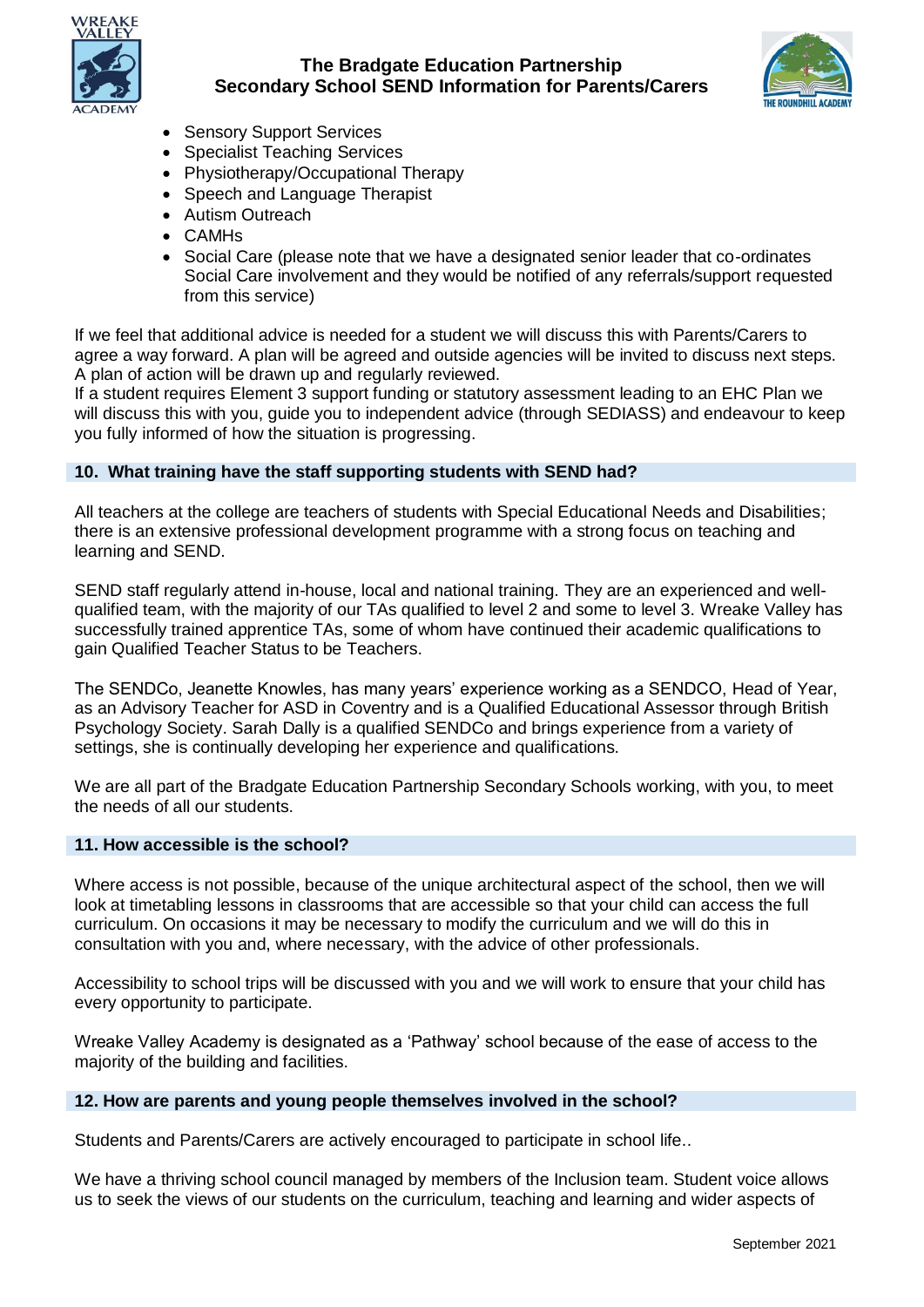



school life. Listening to our students is extremely valuable and, ultimately, we aim to actively take into account the views of all students in important decision-making.

Parents/Carers are offered a wide range of information and opportunities to meet with staff: Parents Evenings, Workshops and How to Support your child evenings are valuable times for Parents/Carers to take an active role in their child's school life.

Parents/Carers are also invited to join our Local Advisory Board as Parent Governors. Enquiries about being a Parent Governor should be made to the academy where your child is enrolled

## **12. Who can I contact for further information?**

The SENDCos attend Open Evenings, Transition Meetings and Parents' Evenings; no appointment is necessary, we are available for you to share your concerns and celebrate successes As far as possible we operate an open door policy. Parents/Carers, staff and students can ask for guidance at any time.

**SENDCo** Jeanette Knowles [\(jknowles@wreake.bepschools.org\)](mailto:jknowles@wreake.bepschools.org) Sarah Halls Dally [\(shallsdally@wreake.bepschools.org\)](mailto:shallsdally@wreake.bepschools.org)

### **14. How will the school prepare and support my child to join the school, transfer to a new school or the next stage of education and life?**

If your child is moving to another school we will:

- contact the SENDCo and ensure they know about any special arrangements or support needed for your child

- pass all records about your child on as soon as possible

If your child is transferring from Year 6 without an Education, Health, Care Plan we will be liaising with Primary Feeder Schools to ensure that SEND information is transferred. You are welcome to contact us on the Open Evening or by telephone to discuss your concerns, as your child's parent/carer. If necessary we will offer your child additional transition visits to ensure that they are confident and ready for Secondary School life.

Staff work extremely hard to provide many opportunities for Primary School students to participate in activities during Year 6 and Year 5. All students attend two induction days at the end of the Summer and Inclusion staff support in those sessions.

If your child is transferring from Year 6 with an EHC Plan we will:

- attend the annual review or transition meeting
- organise transition sessions for your child to attend in the summer term
- provide TA support on induction days

Where a student with an EHC Plan transfers mid-term we will discuss this with you, the Special Education Service and any other relevant agencies. In addition, we will ensure that all students with Education, Health, Care Plans receive advice and support to complete personal statements and applications for University, Colleges or apprenticeships.

#### **15. What other support is available?**

More information about the Local Offer in Leicestershire is available: